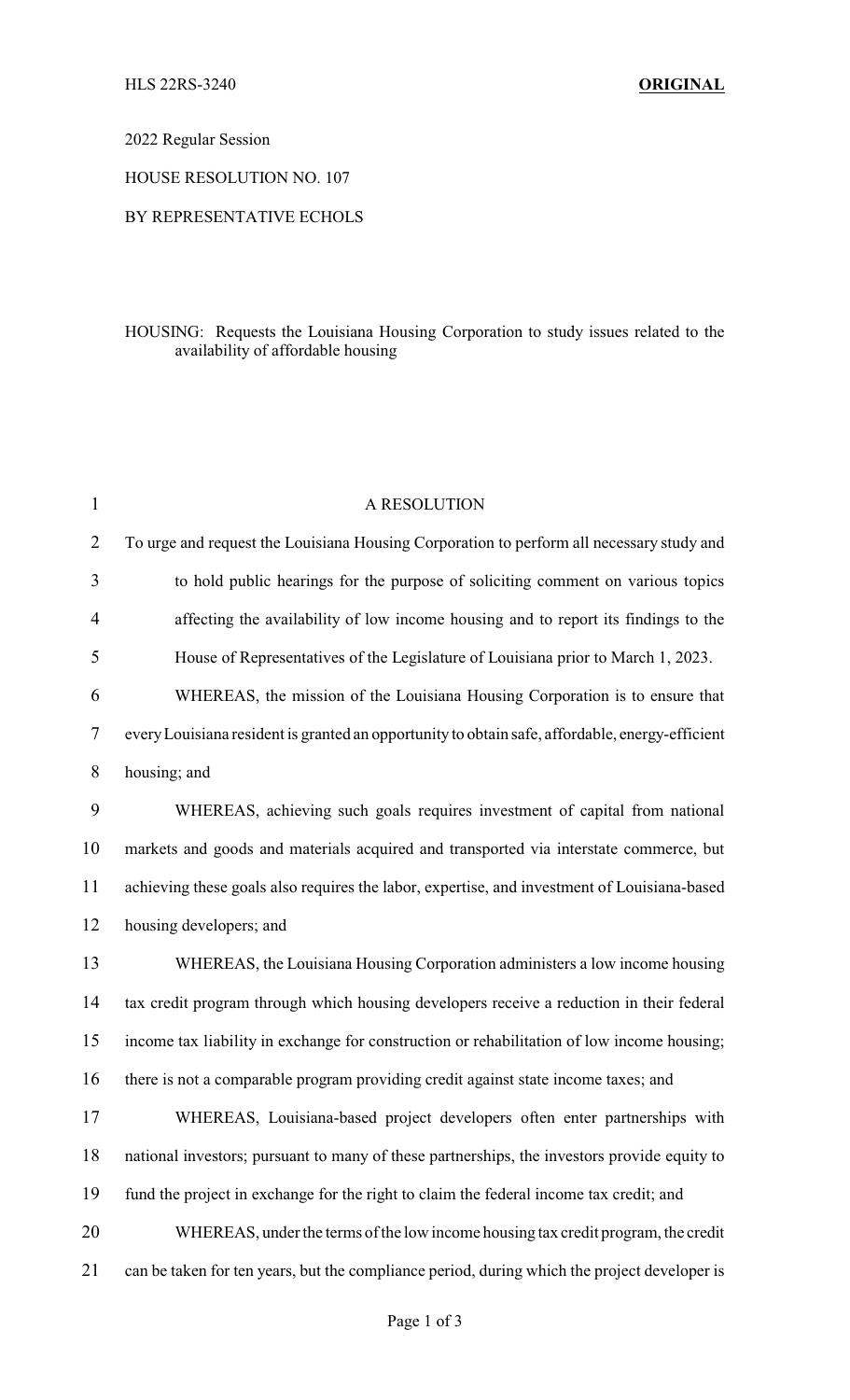## HLS 22RS-3240 **ORIGINAL**

required to maintain the income and rent restrictions that ensure the housing units are

affordable for low income families, is at least fifteen years; and

 WHEREAS, Louisiana-based project developers have alleged numerous cases of out- of-state investors divesting themselves of these projects prior to the completion of the compliance period by asserting that the developer is in default of the agreement and not providing the developer an opportunity to respond to the assertion; and

 WHEREAS, Louisiana-based project developers have also alleged cases of out-of- state investors demanding substantial cash contributions in order to remove the developers from partnerships at the end of the compliance period; and

 WHEREAS, the Louisiana Housing Corporation should ensure that all of its programs, including the low income housing tax credit, are being operated in a way that benefits both Louisiana's low income families and its developers which carry the primary burden in expanding the number of housing units available to those families.

 THEREFORE, BE IT RESOLVED that the House of Representatives of the Legislature of Louisiana does hereby urge and request the Louisiana Housing Corporation to perform all necessary study and to hold public hearings for the purpose of soliciting comment on all of the following topics:

 (1) Better protecting Louisiana-based housing developers from business practices of some out-of-state investors, including removal of the developer from the partnership prior to completion of the compliance period and demanding substantial unanticipated cash contributions. The corporation shall receive comments on these practices from both 22 Louisiana-based developers and syndicators representing investors accused of such practices.

 (2) Identifying strategies to expand affordable housing across the state through a state low income housing tax credit program that would encourage construction and rehabilitation of low income housing in parishes with a population of less than two hundred fifty thousand.

 (3) Identifying strategies for expanding benefits and improving incentives for Louisiana-based housing developers.

29 BE IT FURTHER RESOLVED, that the Louisiana Housing Corporations shall report to the House of Representatives of the Legislature of Louisiana on all of its finding and